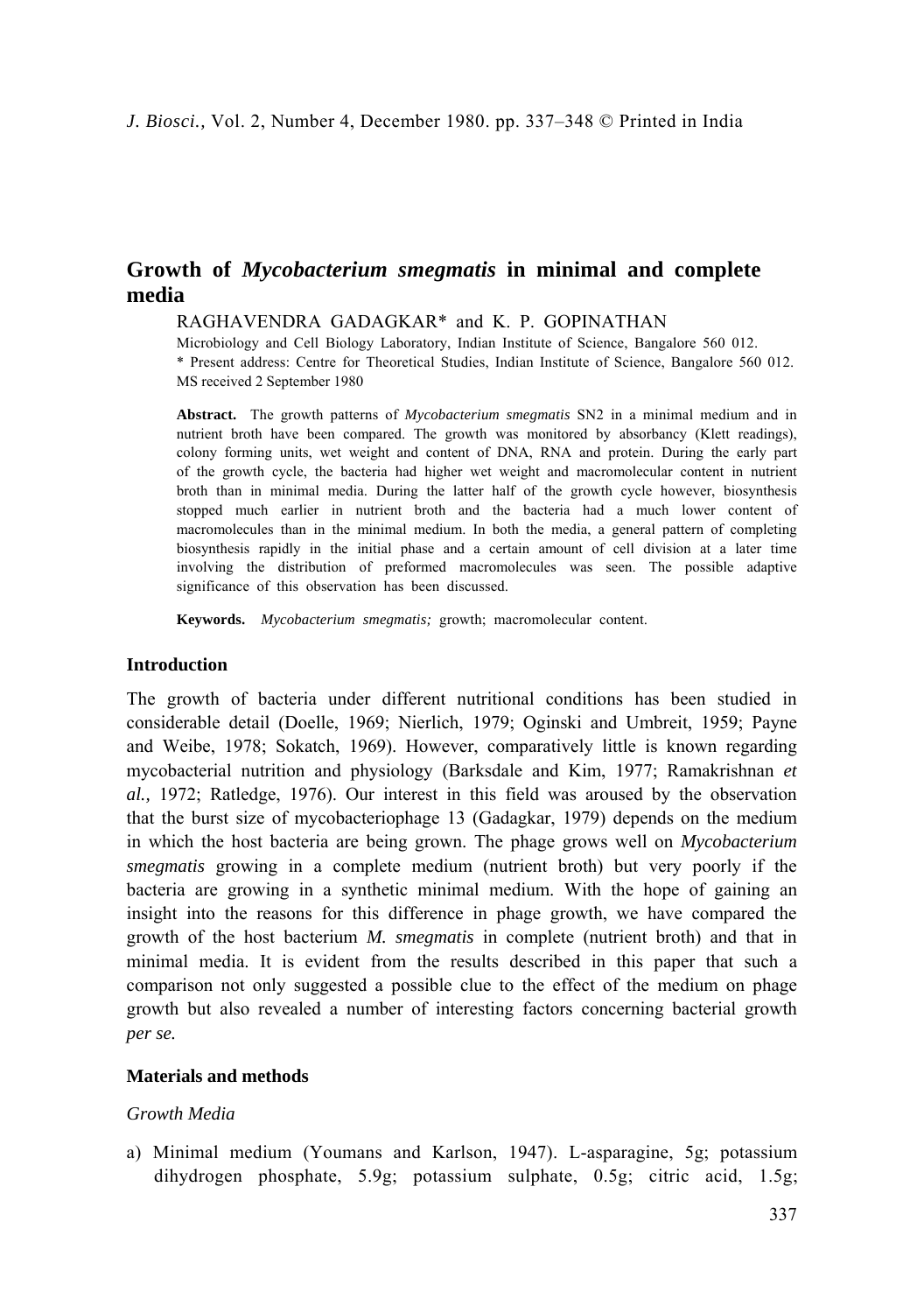magnesium carbonate, 0.6g; glycerol, 20ml and distilled water to make 1000 ml; pH was adjusted to 7.2 and the medium was supplemented with Tween-80,  $(0.2\%$  v/v).

- b) Nutrient broth. peptone, l0g; sodium chloride, 5g; beef extract, 5g; distilled water to make 1000 ml; pH was adjusted to 7.4 and the medium was supplemented with Tween-80,  $(0.2\%$  v/v).
- c) Nutrient agar. Nutrient broth with 1.5% agar-agar.

## *Buffer*

10 mM potassium phosphate buffer with 150 mM NaCl and 1 mM ED TA, pH 7.4 is referred to as the standard buffer in this paper.

### *Growth curves*

For all experiments described in this paper, *Mycobacterium smegmatis* SN2 was grown in 100 ml of minimal medium or nutrient broth taken in a 250 ml Erlenmeyer flask with a side arm. A 1 % inoculum of bacteria, freshly grown upto 24 h in minimal medium was added and incubated in a rotary shaker at 37°C. At 2 h intervals, the absorbance of the culture was monitored in a Klett-Summerson colorimeter (using filter no. 54). At the same time a small portion of the culture was removed and plated on nutrient agar for the determination of colony forming units.

# *Determination of wet weights and dry weights*

At different time intervals, a sample of the culture was centrifuged at  $12000 g$  for 30 min, washed with 0.5% NaCl and the pellet weighed to get the wet weight. For the determination of dry weights, cells were dried in an oven at 90°C cooled, weighed and the process repeated, until a constant weight was reached.

### *Determination of protein, DNA, and RNA contents*

Protein, DNA and RNA contents from packed wet cells were determined according to the method of Schneider (1957). Washed cells were suspended at about  $1g/10$  ml standard buffer and 2 vol. ice-cold 10% trichloroacetic acid were added. After 30 min at  $4^{\circ}$ C, the mixture was centrifuged at 12000 *g* for 20 min. The pellet, containing acid-insoluble macromolecules was washed twice with ethanol, suspended in 10 ml of ethanol-ether (3:1) and heated in a water bath at  $60^{\circ}$ C for 30 min. This was chilled, centrifuged at 12000 *g* for 15 min at 4°C and the supernatant discarded. The precipitate was suspended in 1Ν KOH and incubated in a water bath at 37°C for 20 h to hydrolyse the RNA. To this hydrolysate, 0.4 ml of 6 Ν HCl and 2 ml of 5% trichloroacetic acid were added and it was incubated for 30 min at 4°C and then centrifuged at 12000 *g* for 20 min. The supernatant was used for RNA estimation by the Orcinol procedure (Ceriotti, 1955).

The precipitate was suspended in 10 ml of 5% trichloroacetic acid and heated in a water bath at 90°C with occasional stirring for 20 min. It was then cooled to 4°C, retained at that temperature for 30 min and centrifuged at 12000 *g* for 20 min. This supernatant was used for DNA estimation by the diphenylamine reaction (Burton, 1956) and the pellet was used for protein estimation (Lowry *et al.,* 1951).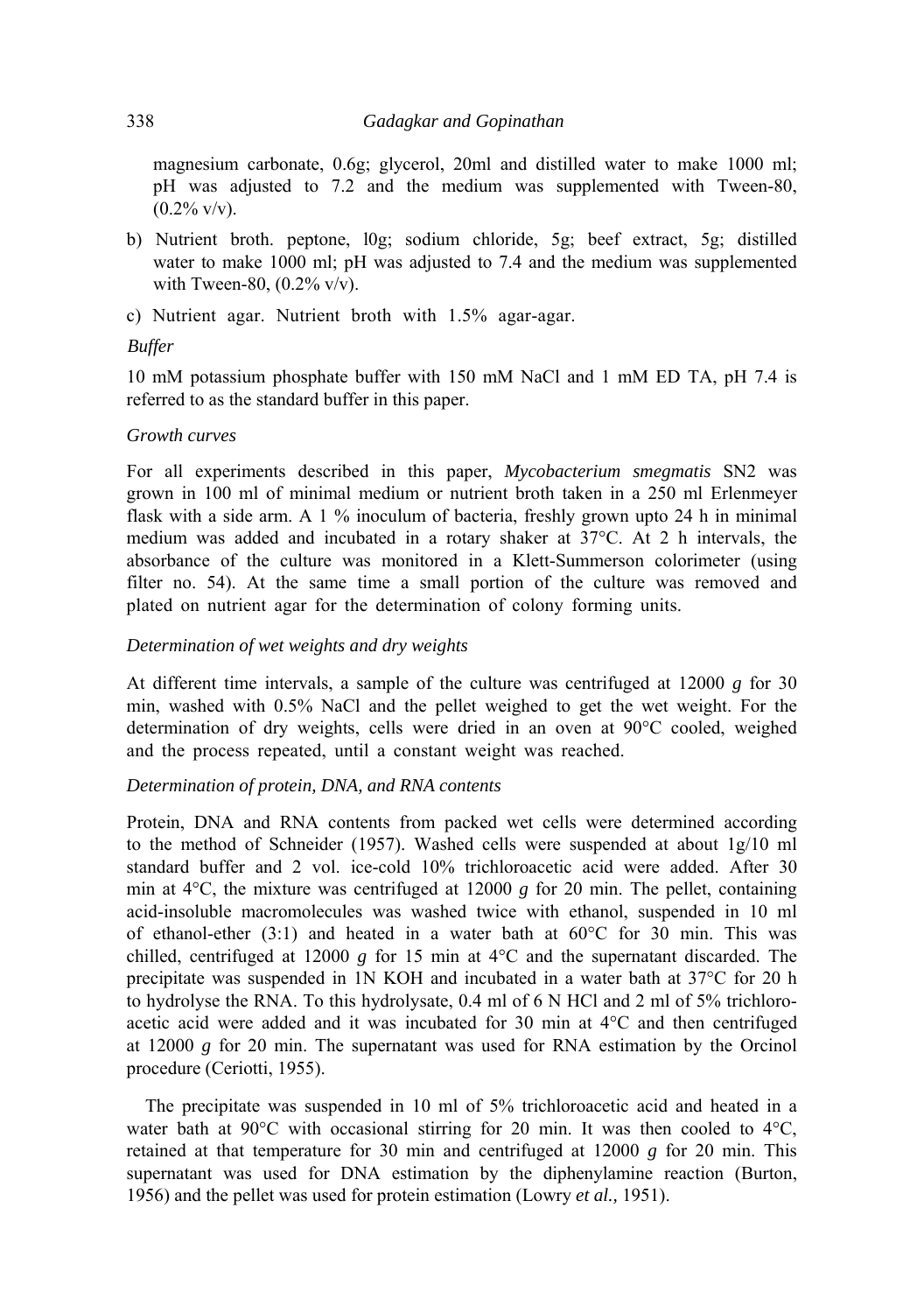# **Results**

#### *Growth curve monitored as Klett units*

Figure 1 shows typical growth curves of *M. smegmatis* in minimal medium and in nutrient broth. Several observations can be made from the figure:



**Figure 1.** Growth curve of *M. smegmatis* in minimal medium and nutrient broth monitored as Klett Units.

1) There was no significant lag period, as this has been deliberately avoided by using a fresh inoculum and a pre-warmed medium.

2) Initial growth rates were higher in nutrient broth. This was expected because nutrient broth would contain ready made precursors for macromolecular synthesis unlike the minimal medium.

3) Growth stops at about 16-18 h (at a Klett reading of about 500) in nutrient broth, whereas, in the minimal medium growth stops only at about 25 h (at a Klett reading of 800). The reasons for this are not immediately obvious (see below).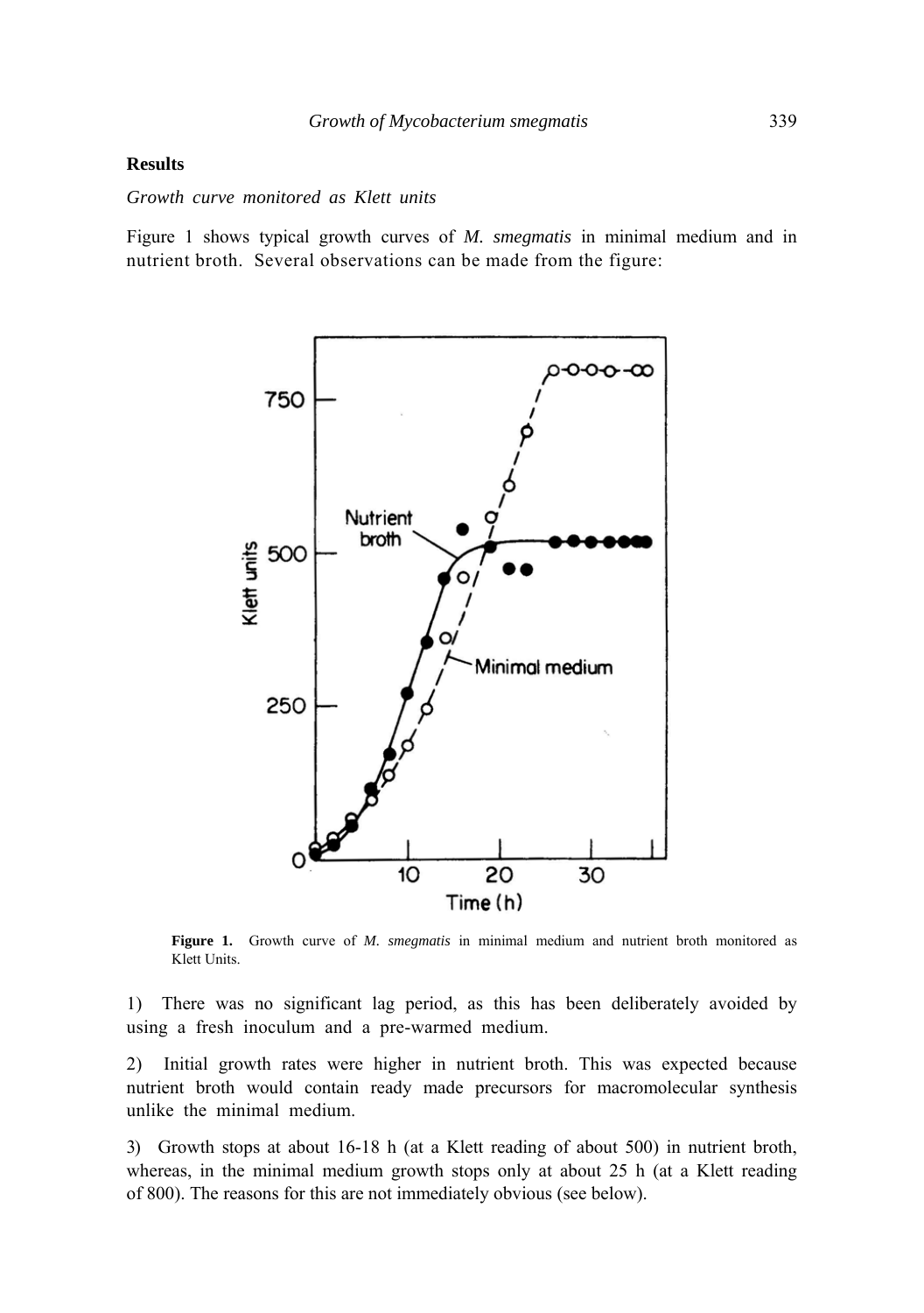*Growth curve monitored by colony forming units* 

Figure 2 shows typical growth curves monitored by colony forming units in nutrient broth and in minimal medium. The actual data points are shown and the smooth curves (solid and broken lines) have been fitted using the logistic equation,

where, N is the number of bacteria at any given time, K, the maximum population reached and r, the intrinsic growth rate. The intrinsic growth rates

$$
\frac{dN}{dt} = rN \left[ \frac{K-N}{K} \right]
$$

$$
r = \frac{\ln \left( \frac{K-N_0}{N_0} \right) - \ln \left( \frac{K-N}{N} \right)}{t}
$$

where,  $N_0$  is the initial number of bacteria and t, the time in h were calculated (Odum, 1973) for pairs of adjacent points. Using the mean intrinsic growth rate, the expected population numbers



Figure 2. Growth curve of *M. smegmatis* in minimal medium and nutrient broth monitored by colony forming units.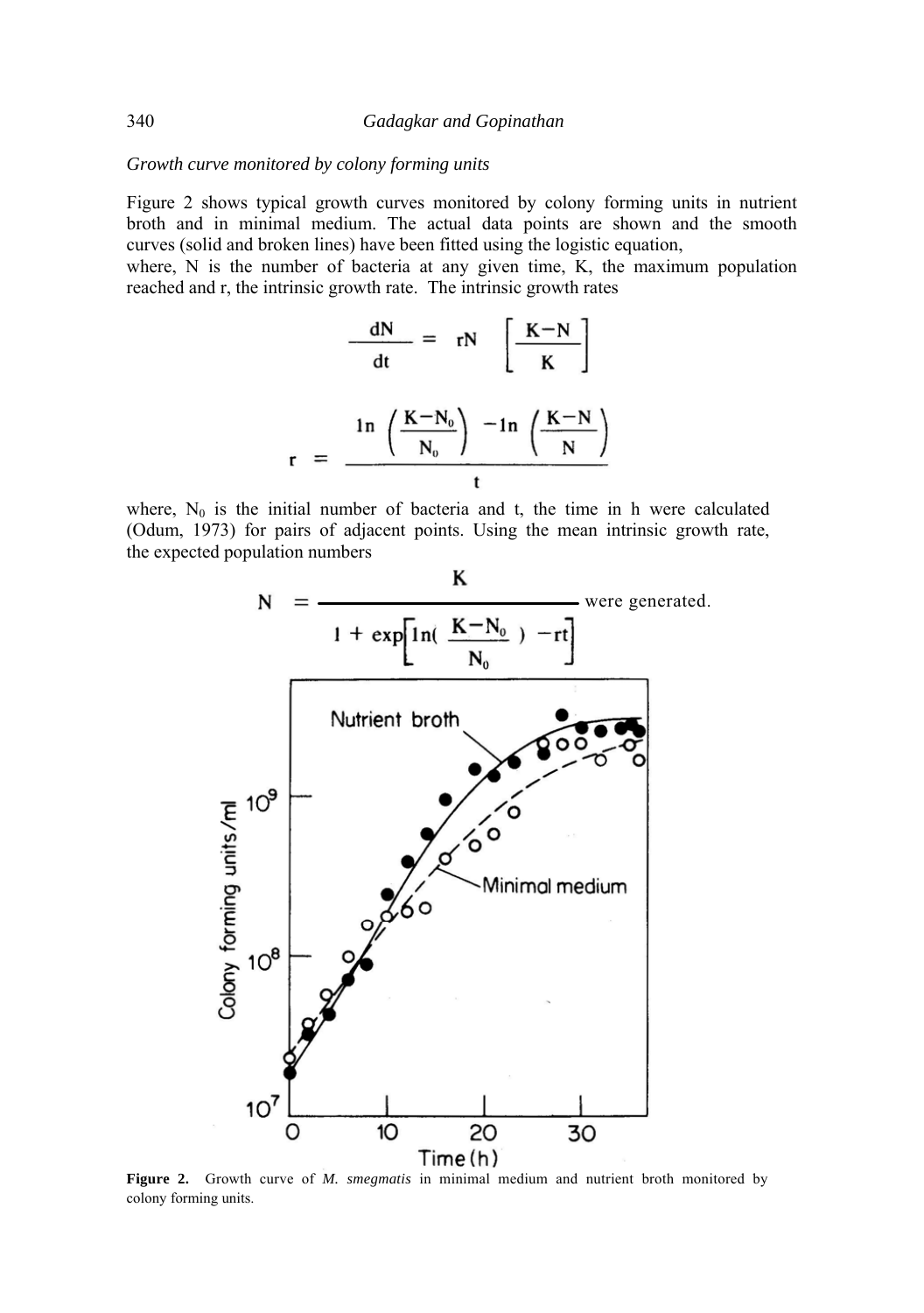The smooth curves so generated fitted reasonably well to the data points. Besides, mean intrinsic growth rates calculated by the logistic equations agreed well with the realized growth rates at the beginning of the growth curves (table 1) as calculated by the exponential equation

$$
Nt = N_0 e^{kt}
$$

**Table 1.** Growth rates of *Mycobacterium smegmatis* monitored by colony forming units in minimal medium and nutrient broth.

| Minimal<br>medium | Nutrient<br>hroth |  |
|-------------------|-------------------|--|
| $0.19 = 0.03$     | $0.24 \pm 0.03$   |  |
| $3.6 \pm 0.5$     | $2.9 \pm 0.3$     |  |
| 0.19              | 0.24              |  |
| 3.7               | 2.9               |  |
|                   |                   |  |

Intrinsic growth rate and doubling time were calculated using the logistic equation while realised or specific growth rate and doubling time were calculated using the exponential equation (see text for details).

In terms of colony forming units the difference between nutrient broth and minimal medium seen in figure 1 was no longer evident. In fact, the cell density was slightly higher in nutrient broth. Thus, there was a discrepancy between Klett readings and colony forming units. A higher Klett reading during the stationary phase in minimal medium inspite of similar numbers of colony forming units (these are confirmed by repeated determinations, table 2) may possibly be due to the secretion of some coloured compound or due to a large excess of dead cells in the minimal medium that are unable to form colonies. Both these hypotheses have been ruled out because the total cells counted under a phase contrast microscope were not significantly different from colony forming units and the absorbance (Klett units) of the spent medium in either case did not contribute significantly to the Klett readings of the culture (table 2).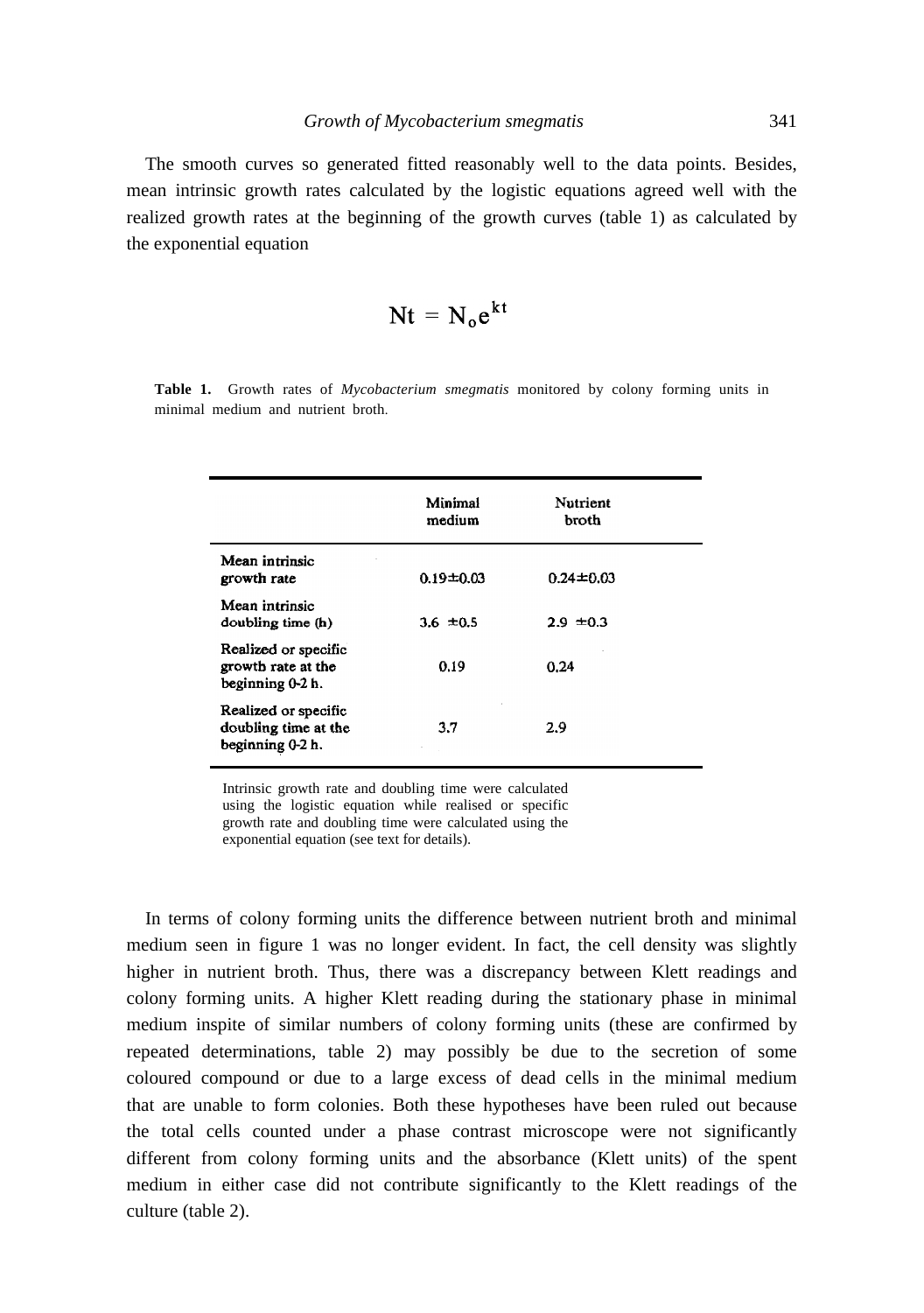| Parameter                                   | Growth medium                   |                                 |  |
|---------------------------------------------|---------------------------------|---------------------------------|--|
|                                             | Minimal<br>medium               | Nutrient<br>broth               |  |
| Absorbance of the                           |                                 |                                 |  |
| culture (Klett units)                       | 828 $\pm 87 (10)^a$             | $466 \pm 25(10)$                |  |
| Wet wt. $(mg/ml)$                           | $21.25 \pm 2.39(8)$             | $9.82 \pm 0.6(6)$               |  |
| $Dry$ wt. $(mg/ml)$                         | $3.61 \pm 0.51(8)$              | $1.64 \pm 0.2(6)$               |  |
| Water content of cells                      | 83%                             | 83%                             |  |
| Colony forming units/ml                     | $1.5 \pm 0.5 \times 10^{9}(9)$  | $3.8 \pm 1.7 \times 10^{9}(9)$  |  |
| Total cells/ml <sup>b</sup>                 | $1.2 \pm 0.7 \times 10^{9}(10)$ | $3.2 \pm 1.6 \times 10^{9}(10)$ |  |
| Absorbance (Klett units)<br>of spent medium | 30                              | 3                               |  |
| pH of spent medium                          | 7.2                             | 7.6                             |  |

**Table 2.** Characteristics of stationary phase cultures of *Mycobacterium smegmatis*

*a* The numbers in paranthesis refer to the number of experiments from which the mean and standard deviation have been calculated.

*b* Cell numbers counted in a haemocytometer.

#### *Growth curve monitored by wet weight, protein, DNA and RNA contents*

Growth curves in minimal medium and nutrient broth monitored by wet weight (mg/ml), protein content (mg/ml), DNA content ( $\mu$ g/ml) and RNA content ( $\mu$ g/ml) are shown in panels A, B, C and D respectively of figure 3. In all the cases growth stopped earlier in time and at a lower density in nutrient broth as compared to that in minimal medium. During the late exponential or early stationary phase, at which time the cultures are generally harvested, the yield in minimal medium was nearly twice that in nutrient broth. Therefore it is better to use minimal medium when large quantities of cells are required, especially since this difference in yield was seen not only in terms of wet weight but also in terms of DNA, RNA and protein contents.

The ratio between colony forming units and Klett readings was reasonably constant in minimal medium. When one Klett reading corresponds to  $1-2\times10^6$  cells. However, in nutrient broth,one Klett unit corresponds to about  $1 \times 10^6$  cells in the first half of the growth curve, but more than  $6 \times 10^6$  cells during the latter half (figure 4).

The wet weight and protein, DNA and RNA content per cell in the two media are shown in panels, A, B, C and D respectively of figure 5. As suggested earlier, these were much lower in nutrient broth as compared to minimal medium during the latter half of the growth curve. During the first half of the growth curve however, the situation was the reverse. The cells in nutrient broth had more wet weight, protein, DNA and RNA content than cells in minimal medium (figure 5).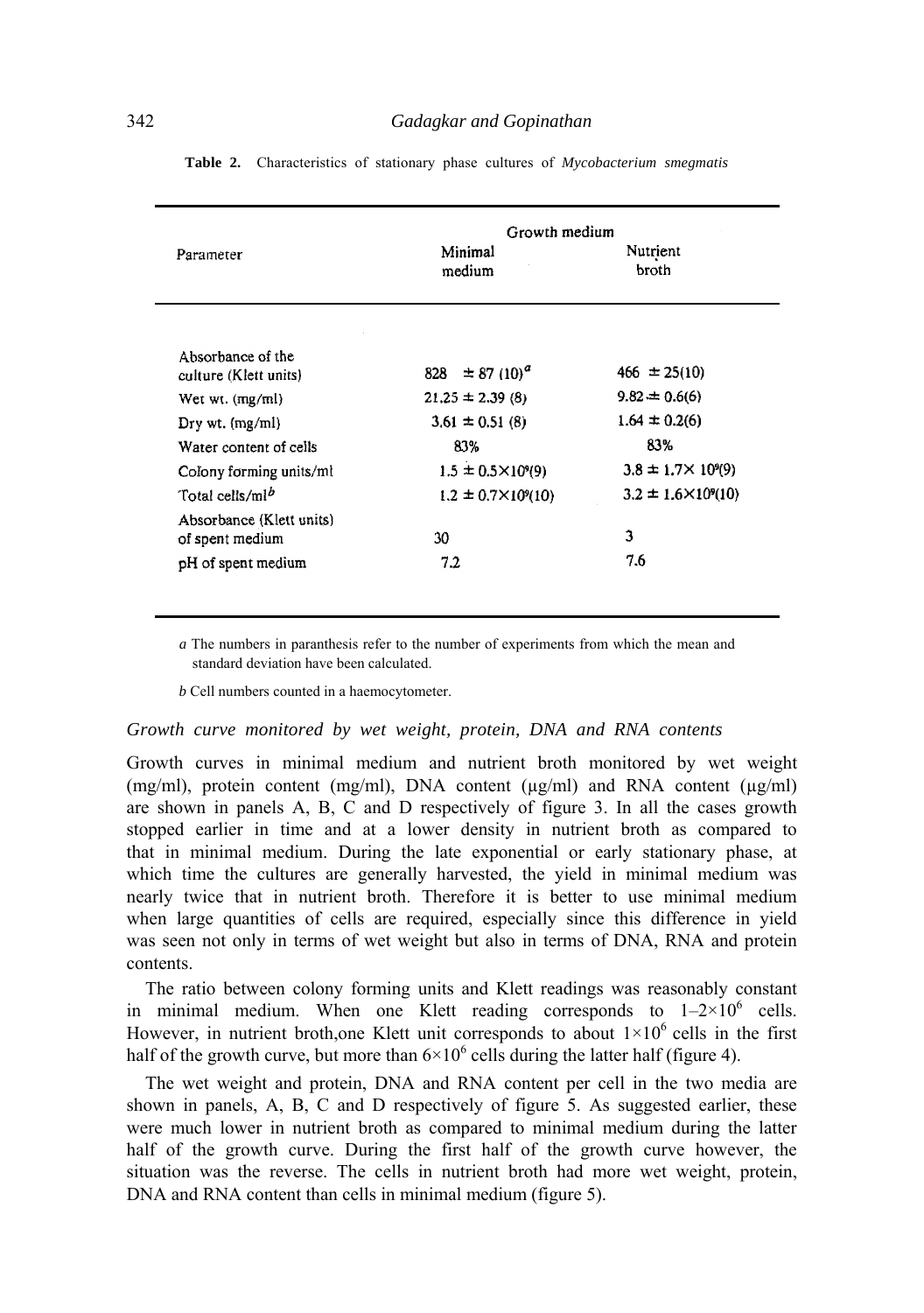

**Figure 3.** Growth curves of *M. smegmatis* in minimal medium and nutrient broth monitored by wet weight, protein, DNA and RNA contents. Minimal medium, (O); nutrient broth, (O).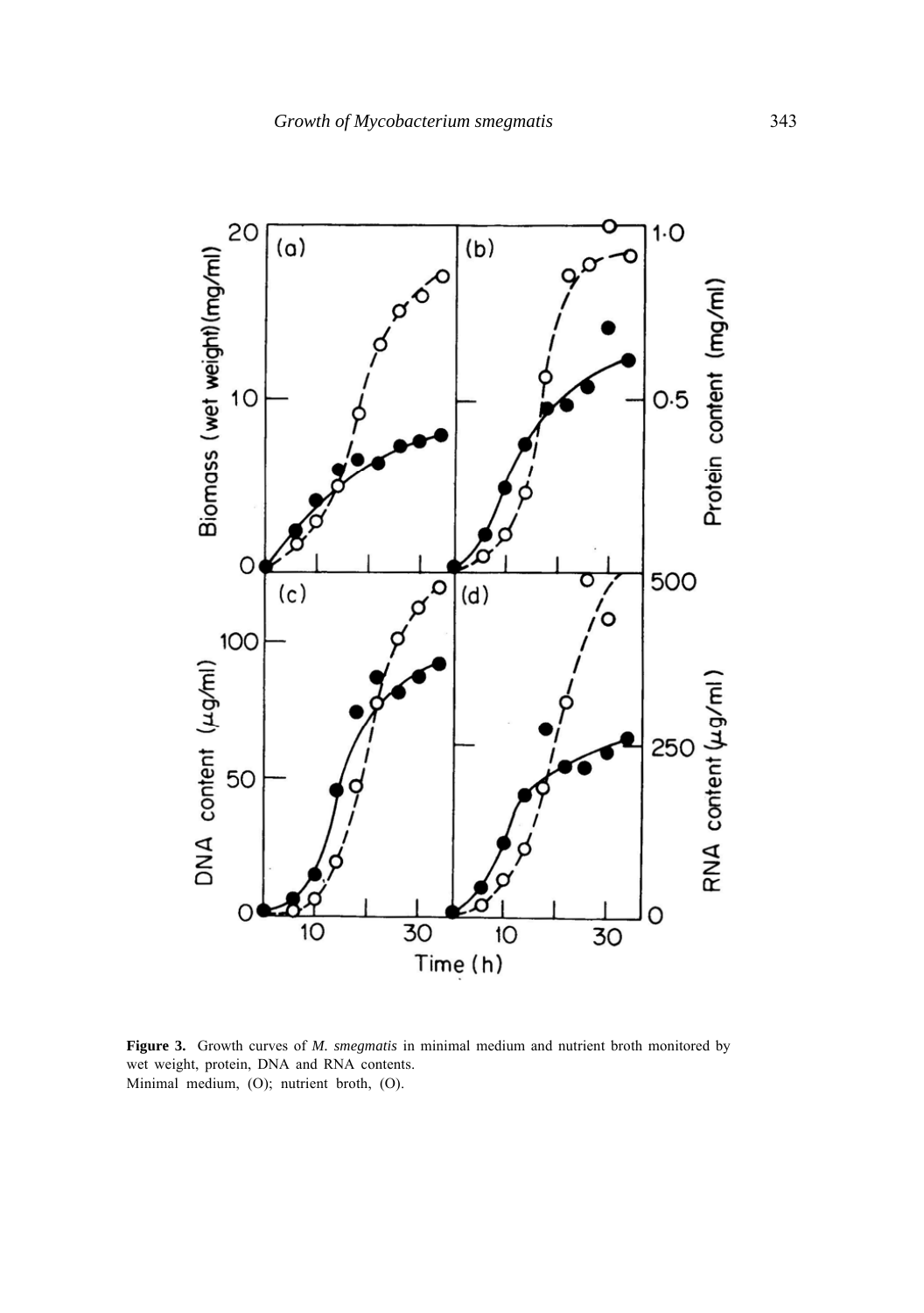

Figure 4. Absorbance (Klett Units) as a function of cell numbers and biomass in cultures of *M. smegmatis* in minimal medium and nutrient broth.

Colour forming unit/Klett Unit –minimal medium, (O); Colour forming unit/Klett unit – nutrient broth, (●); Biomass/Klett unit–minimal broth, (∆); Biomass/Klett unit–nutrient broth,  $(\triangle)$ .

An inspection of figure 5 reveals other interesting features. The fact that the weights and macromolecular contents per cell vary over such a wide range of values suggested that cell division and the biosynthetic machinery were somewhat loosely coupled. In general, two or sometimes three distinct phases can be seen in the life of a cell in a batch culture growth curve (see figure 5):

a) an early phase during which synthesis proceeds more rapidly than cell division, b) a later phase where, cell division occurs more rapidly than biosynthesis of cellular components and (c) sometimes, a very early phase that shows constant or decreasing macromolecular content. Such a very early phase is prominent in minimal medium because no preformed growth factors (amino acids, nucleotides etc.) would be present.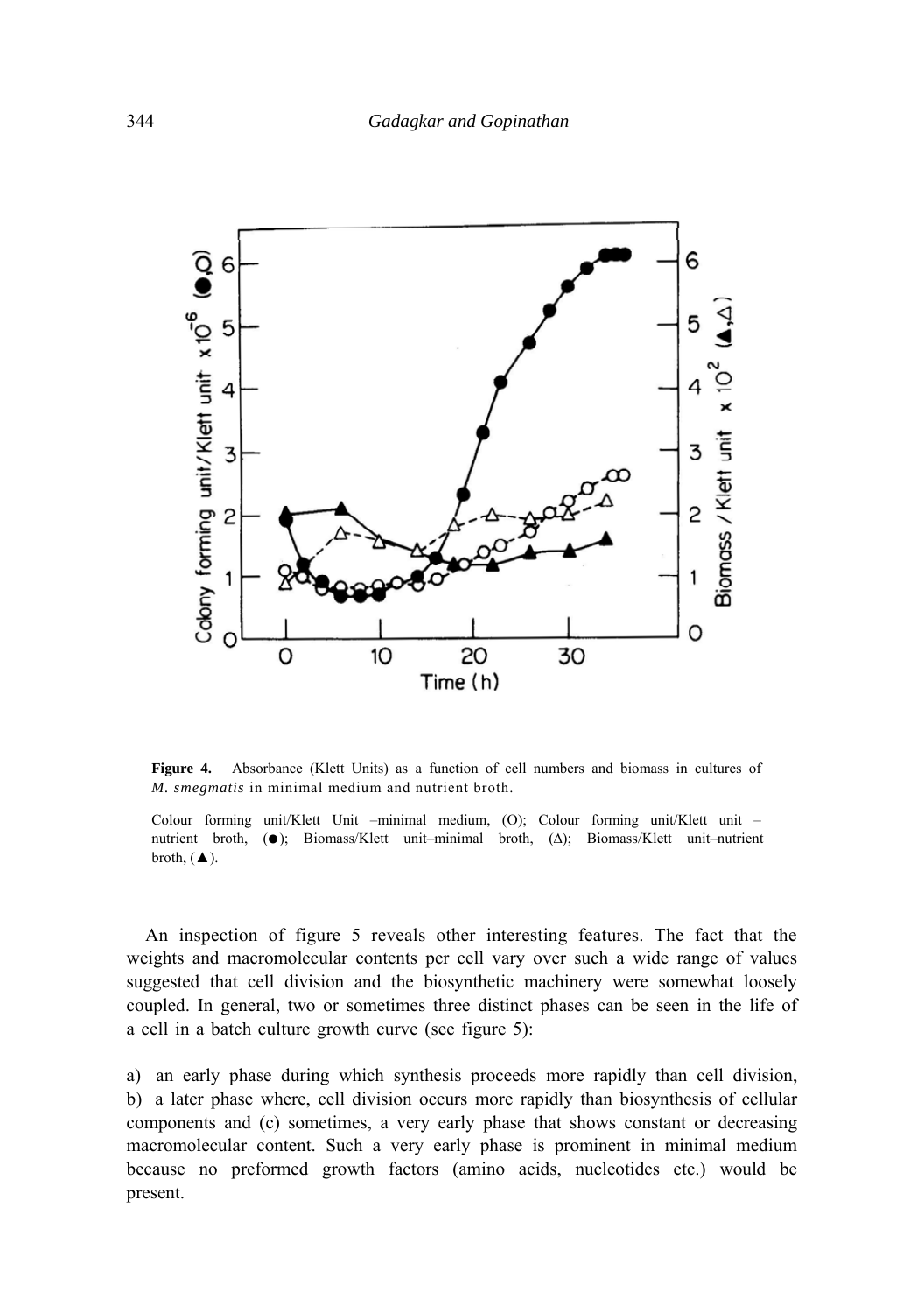

**Figure 5.** Mean wet weight (a), protein (b), DNA (c), and RNA (d) contents per cell in cultures of *M. smegmatis* in minimal medium and nutrient broth.

The wet weight, protein, DNA and RNA contents per ml (figure 3) were divided by the numbers of cells per ml (figure 2) to give the mean properties of single cells. In the case of DNA content per cell, the approximate numbers of DNA molecules per cell calculated using Bradley's (1972, 1973) estimate of the molecular weight of *M. smegmatis* DNA (4.5×109 daltons) have been shown adjacent to the data points.

Minimal medium, O; Nutrient broth ●.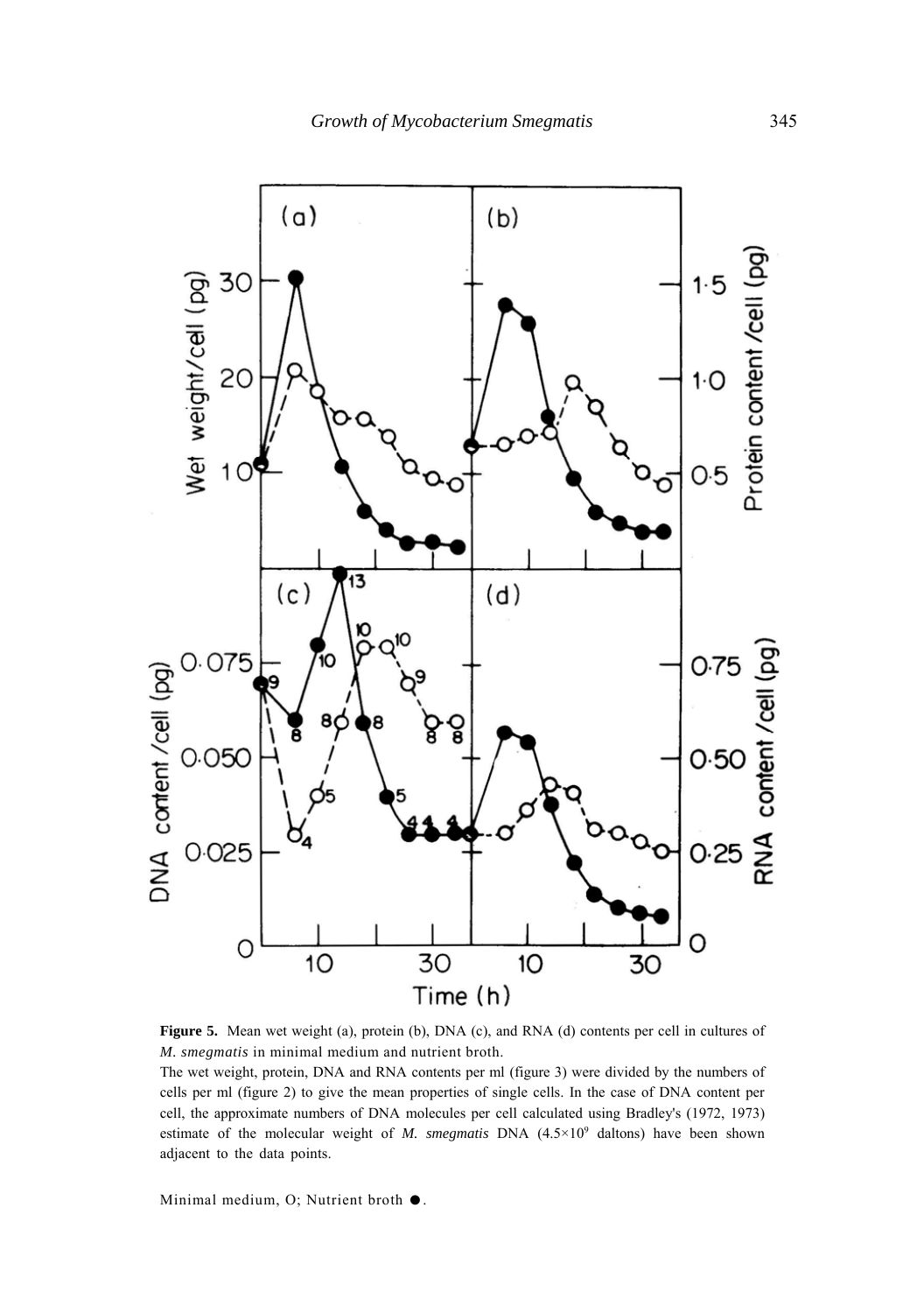

Figure 6. Correlation between mean wet weight per cell and the specific growth rate. The specific growth rate was calculated by using the data in figure 2 and the equation  $Nt=N_0e^{kt}$ , where Nt is the final population,  $N_0$  is the initial population, t, the time interval and k, the specific growth rate.

#### **Discussion**

The onset of the stationary phase in bacterial growth curves is generally attributed to the exhaustion of nutrients and/or the accumulation of toxic substances (Stainer *et al,* 1970). Experiments with *Escherchia coli* have shown that the accumulation of toxic materials is more important in reducing bacterial growth (Landwall and Holme, 1977). Comparison of the yields as dry weight per liter in the two media (table 2) and the nutrient contents in these media shows that only about 10% of the constituents of the media are converted into biomass. Therefore there does not appear to be exhaustion or even a significant depletion of nutrition in either of the media. It is possible that toxic materials would accumulate more rapidly in nutrient broth and hence the early cessation of growth.

The difference between growth in nutrient broth and that in minimal medium as seen by Klett readings may indeed be real and the similarity in the numbers of colony forming units only apparent for the following reasons:

Firstly, growth is the conversion of non-living matter into biomass and therefore cell number taken alone is not likely to be a sufficient index of growth. For example, a cell weighing say, Xg can divide into two cells of 0.5 Xg each without any growth. Secondly Klett readings are more likely to be a function of biomass rather than cell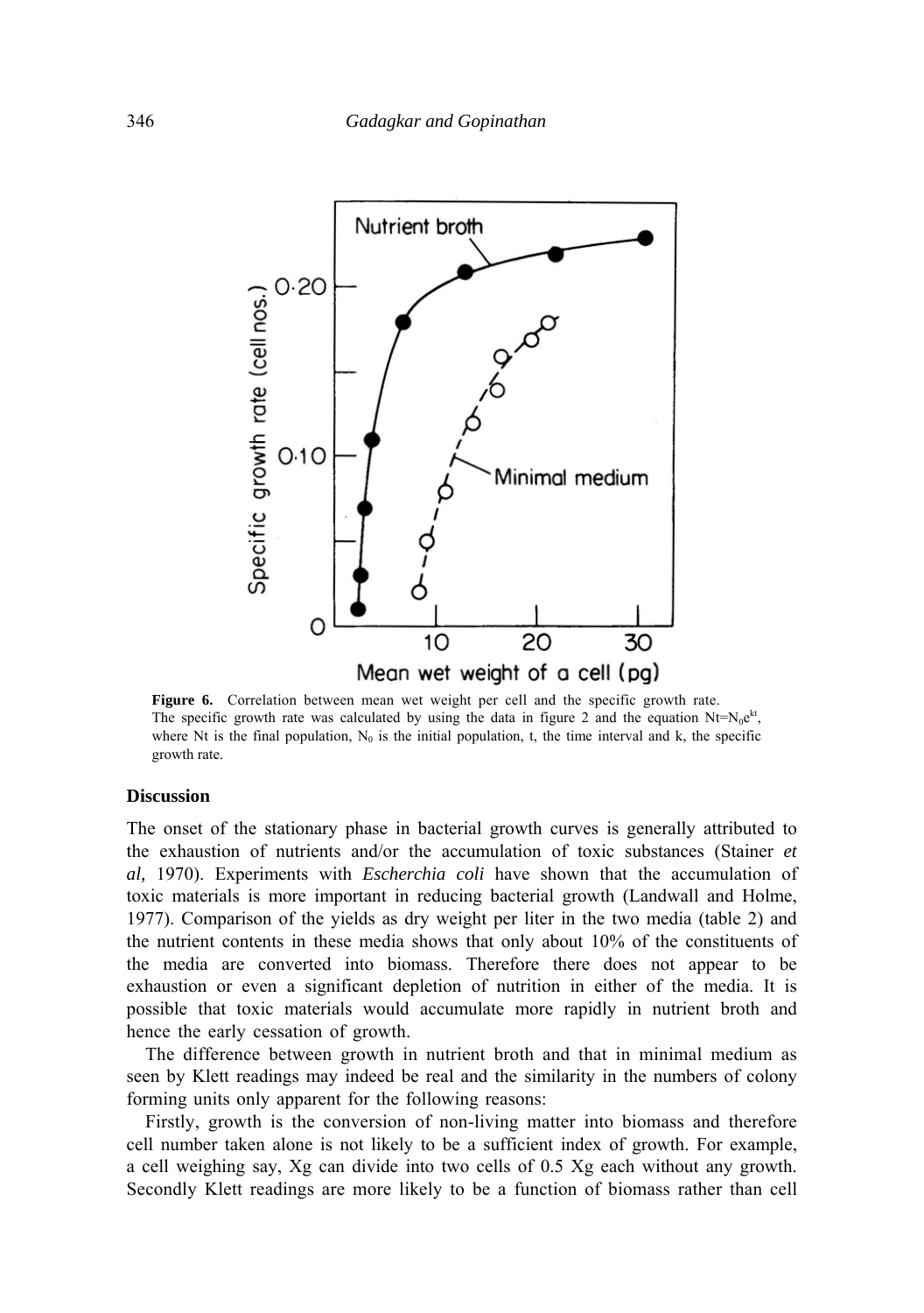numbers for, it is total absorbance that is measured. If these assumptions are valid, it then follows that, a) growth curves monitored by biomass should reflect the pattern of the growth curve as judged by Klett readings rather than colony forming units, (b) the ratio between colony forming units and Klett units should be constant in minimal medium but not in nutrient broth, whereas the ratio between biomass and Klett units should be constant for both the media, and (c) cells in the latter half of the growth curve should be smaller in nutrient broth as compared to those in minimal medium. All these predictions are borne out by the data shown in figures 3-5.

It seems somewhat surprising that even the DNA content per cell shows wide fluctuations, but this may be explained if mycobacterial cells can harbour more than one copy of the chromosome as observed in the case of *E. coli* and *Bacillus subtilis* (Lark, 1966; Watson, 1975). In the latter cases, during the early exponential phase, as many as six copies of the chromosome are known to accumulate which are then distributed to the daughter cells during the late exponential phase. Using the highest estimate of the molecular weight of *M. smegmatis* DNA  $(4.5 \times 10^9)$  daltons) reported by Bradley (1972,1973), the number of chromosome copies can be roughly calculated and is shown with the data points in panel C of the figure 5. If we are justified in using Bradley's estimate of the molecular weight for *M. smegmatis* SN2, then relatively large numbers of chromosome copies seem to accumulate under our experimental conditions. Moreover, the number of chromosome copies (or simply DNA content) does not deplete sufficiently to give only one copy per cell during the late exponential phase. Thus it is possible to start the growth curve with an initial drop in the DNA content per cell. It must be pointed out that since methods employed for the determination of nucleic acids are based on reactions of pentoses, there may be some error due to interference by arabinose from the mycobacterial cell wall. However, the overall pattern of the changes in nucleic acid content is not likely to have been qualitatively altered.

In general, although cell division and the bio-synthetic machinery are coupled, a certain amount of flexibility present in this coupling seems to be exploited to complete biosynthesis as quickly as possible and convert the environmental nutrition into biomass before conditions become unfavourable. As a result, a few cell divisions involving only the distribution of preformed molecules may take place at later times. It may be easier to complete biosynthesis rapidly before cell division because cell division depends on a series of biochemical and morphological changes that would have to take place in a definite sequence. The strategy outlined above is manifest in both the media but much more so in nutrient broth. Here, biosynthesis is completed by 16-18 h but cell division goes on atleast until 28 h giving rise to smaller cells.

The differences in the weight or macromolecular contents per cell between the two media at any given time are not due to lack of separation of the daughter cells. An examination of the cultures under a phase contrast microscope did not reveal any significant numbers of unseparated chains of cells in either medium. It is also unlikely that the above results are due to differences in the rates of cell wall synthesis between the two media. The cells do not weigh consistently more in any one medium; during the early growth phase, cells in nutrient broth weigh more while during the later phase, cells in minimal medium weigh more.